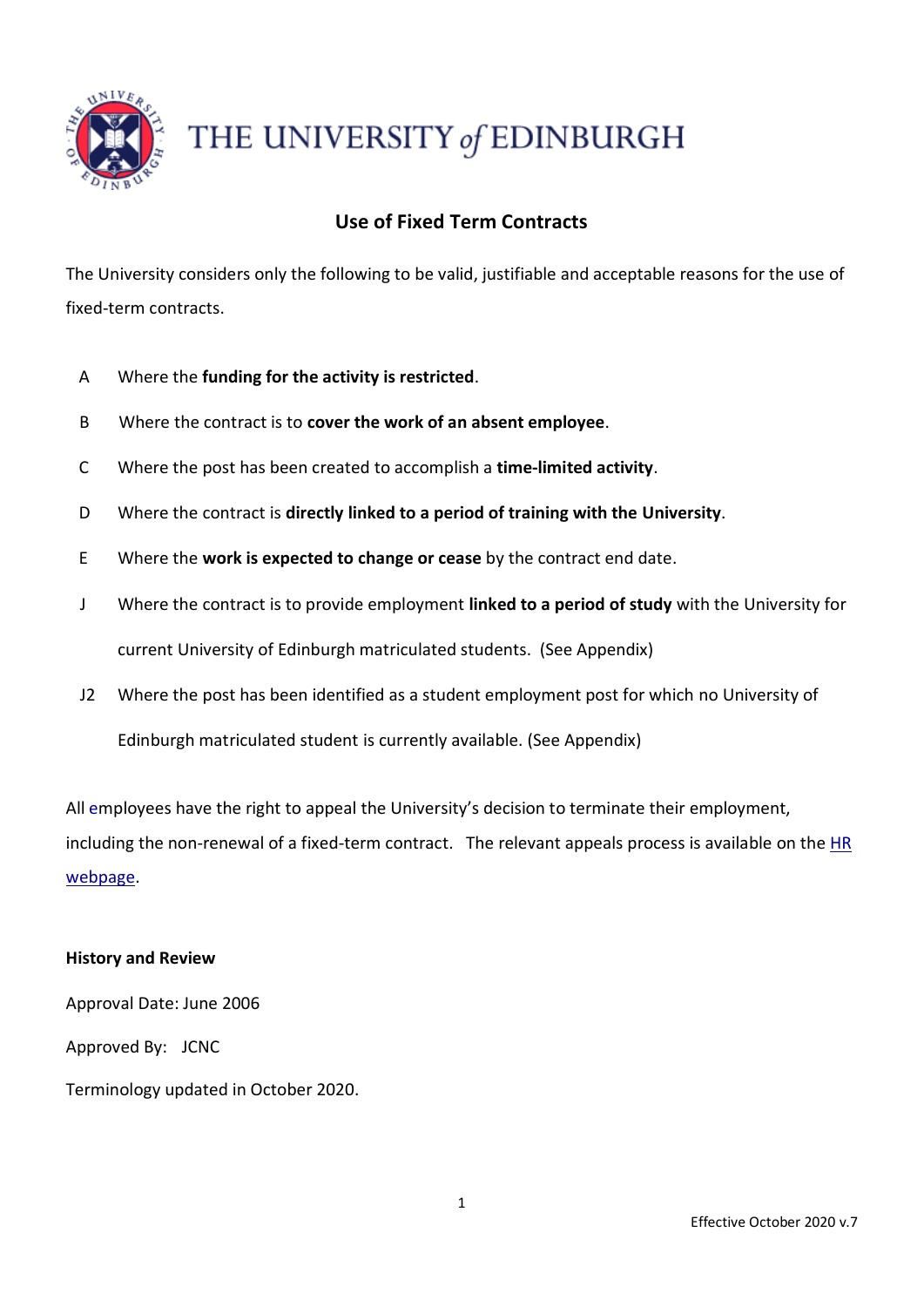### **Appendix**

# **Guidance for the Use of** *Student Experience* **Fixed Term Contracts**

#### **Introduction**

The University of Edinburgh is committed to providing an outstanding student experience including, where possible, offering employment opportunities that provide both income and work experience during a student's time with us.

To support our commitment we have introduced student experience fixed term contracts which will help the University to continue to offer employment opportunities to University of Edinburgh students each year.

The contracts are normally of fixed duration with employment linked to a specific programme of study for a fixed period of time as determined by the College/ Professional Services Group. The contract will be terminated on the date which is the *earliest* of the following: the end date of the contract **or** the date when the employee ceases to be a matriculated student of the University of Edinburgh. If studies have been formally interrupted the contract may be suspended for the same period and may be reinstated when study resumes.

Where there are no suitable UoE students to fill a post designated as a 'student employment post' a contract may be issued to a suitable individual who is not a UoE student. Under these circumstances, the contract of employment should be for a maximum of one year but can be renewed annually for up to one further year at a time, subject to there being no suitable University of Edinburgh student available to fill the post.

## **Use of Student Experience Fixed Term Contracts**

These types of contracts should be used in circumstances when the work will provide the student with the opportunity to develop their employability skills and enable them to access income to support them whilst studying. There should also be an expectation that the work will be ongoing for the foreseeable future and the University wants this to be available for future cohorts of students. Relevant examples include, but are not limited to the following:

• Pharmacy Counter Assistants